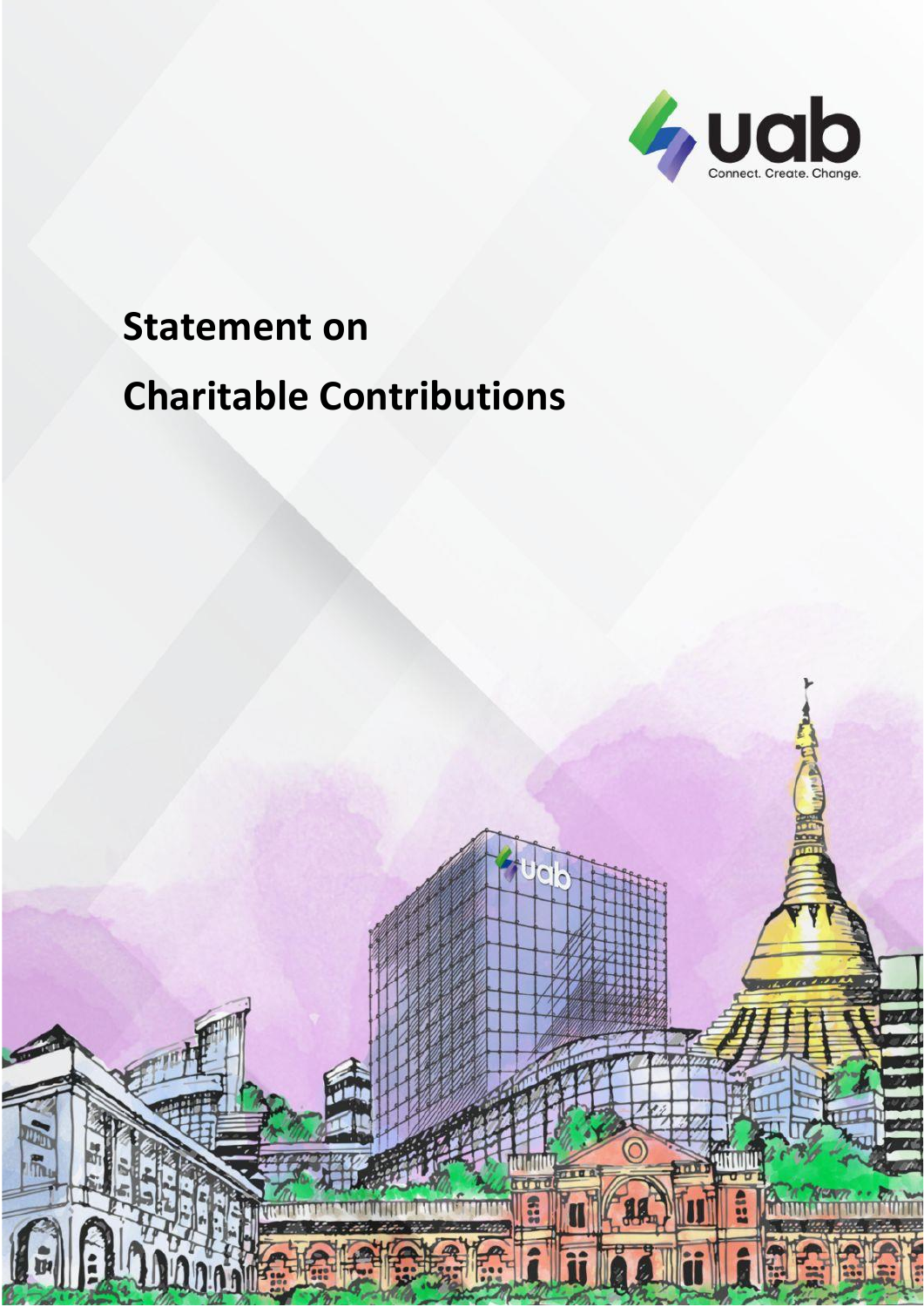

# **Statement on Charitable Contributions**

At uab bank, we believe in giving back to society where we do business. We state in the Vision of the Bank:

> *"Our Purpose is to lead the way towards a better Myanmar, humanising banking, connecting people, creating opportunities and changing lives."*

Our fundamental values- **Connect**. **Create**. **Change.** guides us to make the world a better place to live in. Being in the financial services industry and using our reach and size for the better good, we are working with stakeholders to forge an inclusive and equitable society.

In sustainability, we are committed to assist in the Sustainability Development Goals adopted by the United Nations.

Through philanthropy, partnerships and employee participation, we strive to contribute holistically to communities.

#### **Our Priority Areas**

#### **Basic needs**

In December 2017, uab launched the "Be The Change Myanmar" initiative that represents our commitment to driving change for a better Myanmar, specifically focusing on empowering women and children. We believe uab must operate responsibly and be committed to the community we are in.

Since December 2017, we have embarked in several children and youth projects including projects in blind children's homes, feeding the needy, child workers support, youth development project and sponsoring of athletes.

In 2020, we began work to set up **uab Foundation** and much of uab bank's philanthropy effort will be made through the foundation.

Our programmes look to prioritise basic needs and enriching lives as the main stay of the "Be The Change Myanmar" initiative.

Over 2020, 2021 and 2022, much of the philanthropy effort has been made to combat the challenges posed by the COVID-19 pandemic and these will be reported at various sections of our website.

#### **Diverse and Inclusive Workforce**

At uab bank, we understand the importance of diverse and inclusive workforce in decision making, employee engagements and problem solving, among others. We treat our people with care and respect and nurture them through our development and welfare programmes

• **Internship Opportunities**: Each year we provide internship opportunities to students who are in final year of their undergraduate program. Each year we provided internship opportunities